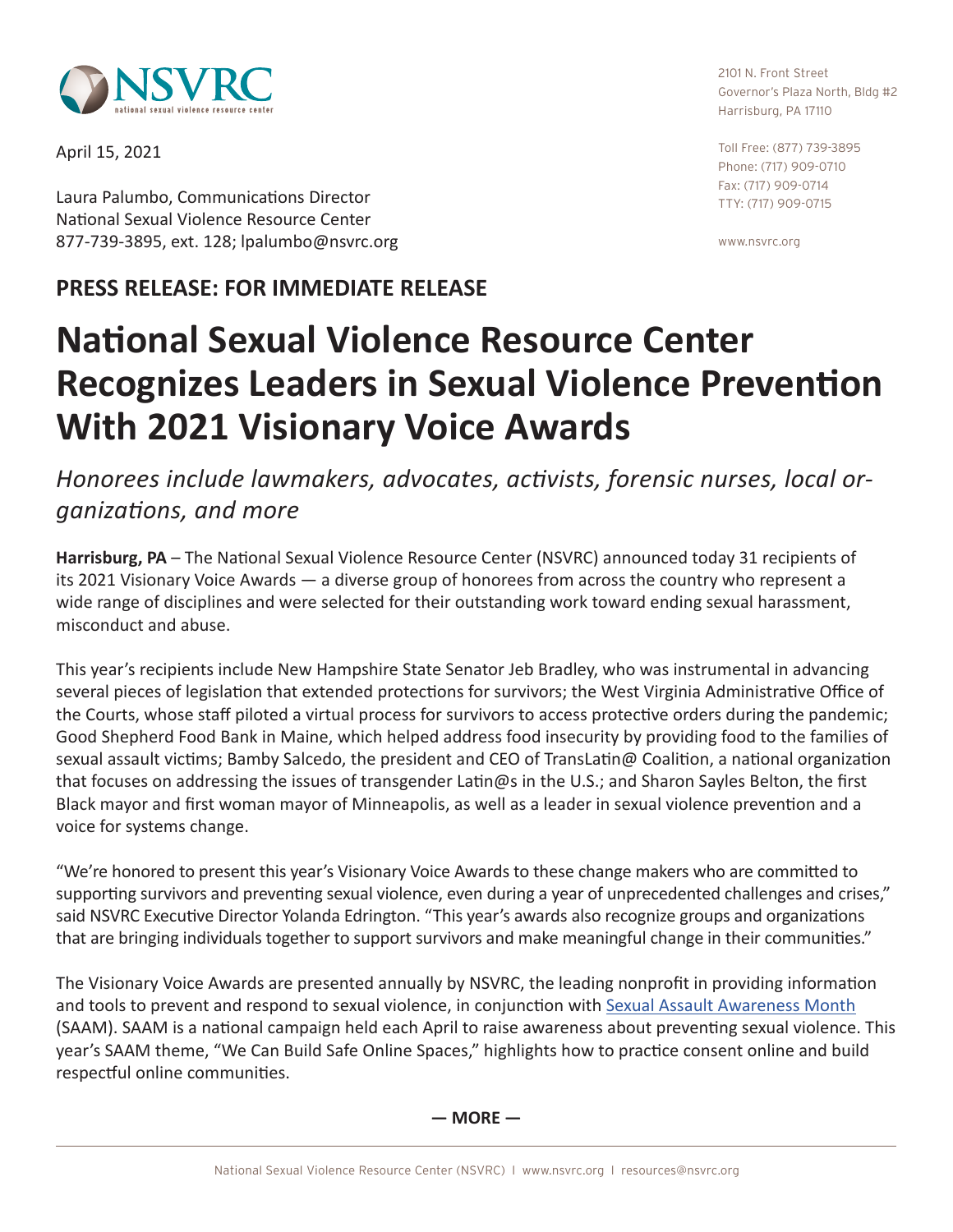Nominated by state, territory and tribal sexual violence coalitions across the U.S, the following is a complete list of this year's Visionary Voice Award recipients:

- Dr. Ianeta Timoteo-Liaina (Nominated by American Samoa Alliance Against Domestic and Sexual Violence)
- Bamby Salcedo, M.A. (Nominated by ValorUS, formerly the California Coalition Against Sexual Assault)
- Avery Hudson (Nominated by Colorado Coalition Against Sexual Assault)
- Marc Pelka (Nominated by Connecticut Alliance to End Sexual Violence)
- Ebony S. Hunter (Nominated by Delaware Alliance Against Sexual Violence)
- Mindi Fetterman (Nominated by Florida Council Against Sexual Violence)
- GBHWC Healing Hearts Crisis Center (Guam Coalition Against Sexual Assault & Family Violence)
- Bernie LaSarte (Nominated by Idaho Coalition Against Sexual & Domestic Violence)
- Jessica L. Albers (Nominated by Kansas Coalition Against Sexual and Domestic Violence)
- Eleanor Klibanoff (Nominated by Kentucky Association of Sexual Assault Programs)
- Laura Belle Balthazar (Nominated by Louisiana Foundation Against Sexual Assault)
- Good Shepherd Food Bank (Nominated by Maine Coalition Against Sexual Assault)
- Cheryl L. Banks (Nominated by Maryland Coalition Against Sexual Assault)
- Stacey Borden (Nominated by JDI: Jane Doe Inc., The Massachusetts Coalition Against Sexual Assault and Domestic Violence)
- Wanda J. Merriweather (Nominated by Michigan Coalition to End Domestic and Sexual Violence)
- Sharon Sayles Belton (Nominated by Minnesota Coalition Against Sexual Assault)
- Sarah Ehrhard Reid (Nominated by the Missouri Coalition Against Domestic and Sexual Violence)
- Suzannah Rogan (Nominated by Nebraska Coalition to End Sexual and Domestic Violence)
- Debbi Robison (Nominated by Nevada Coalition to End Domestic and Sexual Violence)
- Senator Jeb Bradley (Nominated by New Hampshire Coalition Against Domestic and Sexual Violence)
- Karen Escalante (Nominated by New Jersey Coalition Against Sexual Assault)
- Visioning B.E.A.R. Circle Intertribal Coalition (Nominated by New York State Coalition Against Sexual Assault)
- Ohio Alliance to End Sexual Violence Staff (Nominated by Rosa Beltré)
- LaQuisha Anthony (Nominated by Pennsylvania Coalition Against Rape)
- Zulnette O. García Ramos (Nominated by Coordinadora Paz para la Mujer)
- Stephanie A. Fogli-Terry (Nominated by Day One)
- Becky Rasmussen (Nominated by South Dakota Network Against Family Violence and Sexual Assault)
- Betsy Mangum (Nominated by Tennessee Coalition to End Domestic and Sexual Violence)
- VSDVAA's Youth Action Council (Nominated by Virginia Sexual & Domestic Violence Action Alliance)
- Beatriz Arakawa (Nominated by the Washington Coalition of Sexual Assault Programs)
- West Virginia Administrative Office of the Courts (Nominated by West Virginia Foundation for Rape Information and Services)

To learn more about the 2021 Visionary Voice Award recipients, please visit: [https://www.nsvrc.org/saam/](https://www.nsvrc.org/saam/visionary-voice-awards/2021) [visionary-voice-awards/2021.](https://www.nsvrc.org/saam/visionary-voice-awards/2021)

**— MORE —**